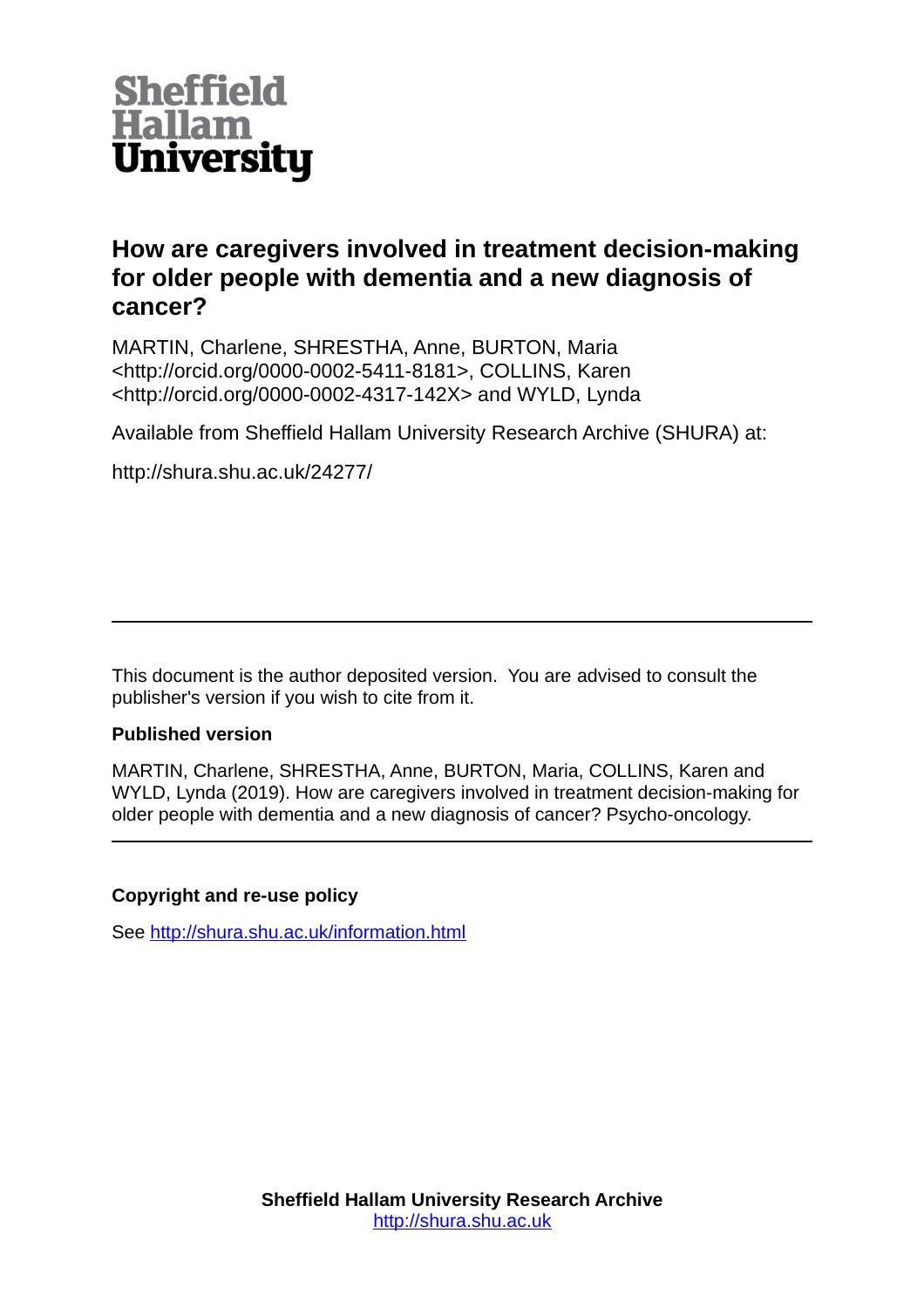# REVIEW

# **WILEY**

# How are caregivers involved in treatment decision making for older people with dementia and a new diagnosis of cancer?

Charlene Martin<sup>1</sup>  $\bigcirc$  | Anne Shrestha<sup>1</sup>  $\bigcirc$  | Maria Burton<sup>2</sup>  $\bigcirc$  | Karen Collins<sup>2</sup>  $\bigcirc$  | Lynda Wyld<sup>1</sup>

<sup>1</sup> Department of Oncology and Metabolism, The University of Sheffield, Sheffield

2Department of Health and Social Care Research, Sheffield Hallam University, Sheffield

#### **Correspondence**

Professor Lynda Wyld, Department of Oncology and Metabolism, University of Sheffield, Beech Hill Road, Sheffield S10 2RX, UK.

Email: l.wyld@sheffield.ac.uk

#### Funding information

Programme Grants for Applied Research, Grant/Award Number: RP‐PG‐1209‐10071; National Institute for Health Research (NIHR), Grant/Award Number: RP‐PG‐1209‐10071

#### Abstract

Objective: To explore how caregivers are involved in making treatment decisions for older people living with dementia and a new diagnosis of cancer.

Method: A systematic review of PubMed, CINAHL, PsycINFO, Web of Science, and Scopus databases was conducted. Studies recruiting formal or informal caregivers for older people with dementia and a diagnosis of cancer were considered for inclusion.

Results: Of 1761 articles screened, 36 full texts were assessed for eligibility, and six were included in the review. This review has identified that health care professionals (HCPs) are often unaware of the coexistence or severity of dementia in cancer patients, and therefore fail to properly address care needs as a result. While caregivers are relied on to help make decisions, they have unmet information needs and feel excluded from decision-making.

Conclusion: Treatment decision making in the context of older adults with dementia and a new diagnosis of cancer needs further research. This will help HCPs to understand their needs and improve the experience of decision making for both caregivers and the people that they care for.

#### **KEYWORDS**

caregivers, decision making, dementia, neoplasms, proxy

## 1 | BACKGROUND

Over the past 25 years, there has been a substantial growth in the older adult population, who now represent the fastest growing demographic in the United Kingdom.<sup>1</sup> Older adults are now living much longer with advanced stages of age‐related comorbidities, such as cognitive impairment, and have an increased vulnerability to age‐related disease and cancers. The global incidence of dementia is approximately 10 million new cases each year,<sup>2</sup> with around 850 000 people diagnosed with

some form of dementia in the United Kingdom.<sup>3</sup> The demographic outlook suggests that by 2021 an estimated 1 000 000 people will be living with some form of dementia. Advancing age is also a significant risk factor for cancer, with over half of all cancers being diagnosed in the over 70 age group each year in the United Kingdom.<sup>4</sup>

Dementia is a disease characterized by a progressive set of conditions that include loss of judgment, reasoning ability, and memory; all of which will impair capacity to make informed decisions.<sup>5</sup> The scope of dementia impacts so much more than just memory; it can impair

------------------------------------------------------------------------------------------------------------------------------- - This is an open access article under the terms of the [Creative Commons Attribution](http://creativecommons.org/licenses/by/4.0/) License, which permits use, distribution and reproduction in any medium, provided the original work is properly cited.

© 2019 The Authors. Psycho-Oncology Published by John Wiley & Sons Ltd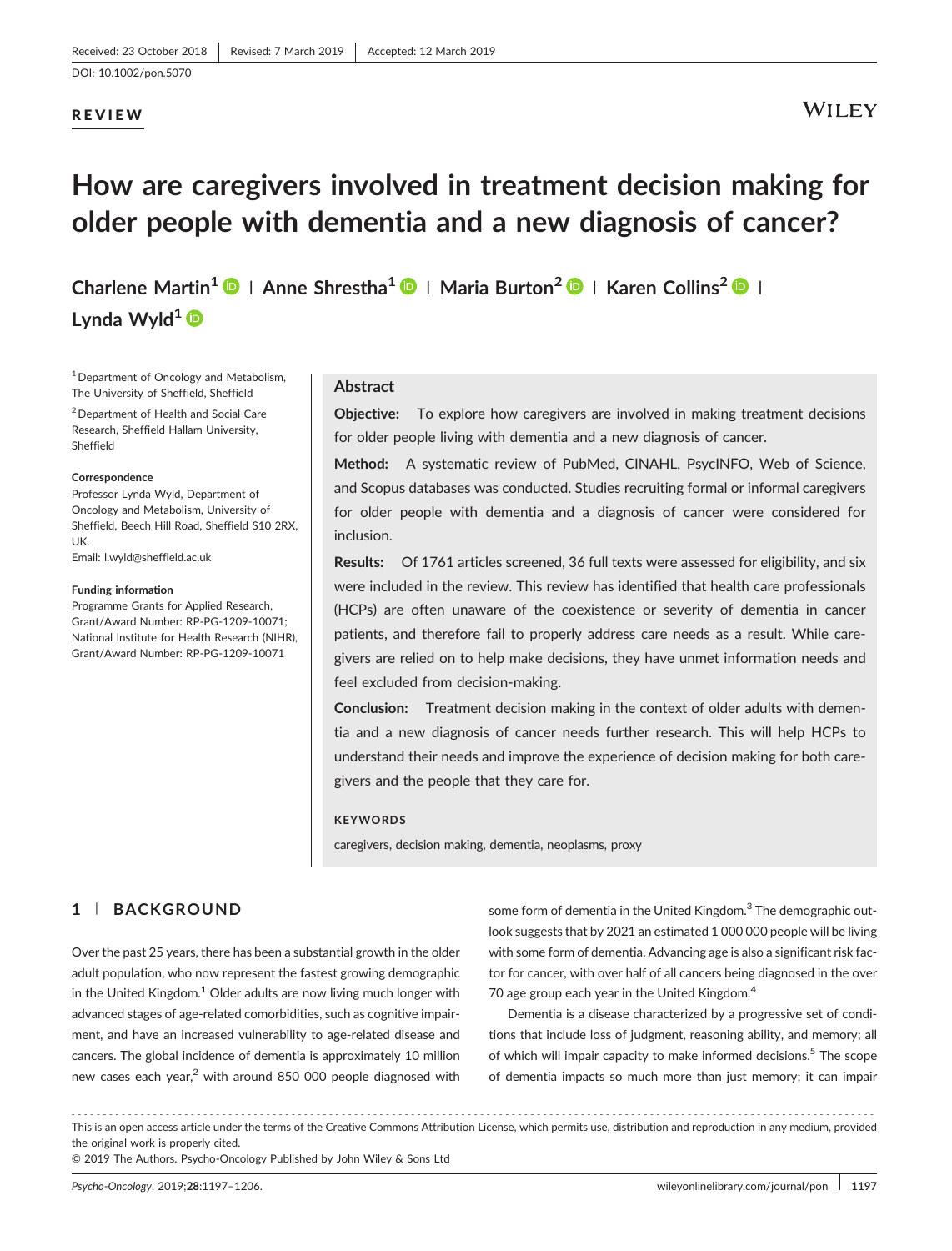language, perception, and the ability to undertake daily tasks without additional care and assistance. Together, these changes over time can place a profound burden on their family and caregivers, especially in the later stages of dementia, which will increase the need for care services, psychosocial support, and assistance with treatment decision making.<sup>6</sup> Dementia severity and the trajectory of functional decline vary from person-to-person, meaning that older adults who live with this condition are highly heterogeneous. Some people with memory problems may be living without a formal diagnosis or may avoid visiting their GP through fear and stigma of the disease.<sup>7</sup> While some older adults in the early stages of the disease may have mild impairment and can still make informed decisions, others in the severe or later stages of dementia will rely on the input of others, such as their family and caregivers.<sup>8</sup>

Caregivers can either be formally or informally appointed to help make decisions on behalf of a person who lacks the capacity to make their own decisions.<sup>9</sup> Some caregivers may be legally appointed to this role while the individual still has capacity, while others may take on this role suddenly or gradually over time. Under current U.K. law, caregivers must have lasting power of attorney (LPA) for health and welfare in order to make treatment‐related decisions on behalf of another person. The role of the caregiver in this scenario is to elicit the preferences of the person living with dementia and navigate, which treatments are in their best interests.<sup>10</sup> In the literature, this is often referred to as proxy or surrogate decision making.

As the aging process varies, some older adults may be considered fitter than others and able to withstand different levels of treatment. Treatments for new cancer diagnoses should therefore be tailored and take into account any existing comorbidities and treatment regimes.<sup>6</sup> For older adults with normal cognition, following routine clinical investigations and diagnosis, there will be a discussion about the pros and cons of treatment options together with the treating clinician before making an informed decision. Family, caregivers, and friends may be involved in the consultation and offer their support, but ultimately, the patient will make this decision and give their consent to treatment.

For people living with dementia, the process of diagnosis may differ significantly to those with no cognitive impairment; screening opportunities may be limited, and undergoing diagnostic investigations may present a burden to the person living with dementia and their caregiver.<sup>11</sup> Clinical investigations such as scans and biopsies may also be more challenging. People with dementia may also lack the capacity to understand the treatment options available, and information may need to be adapted or presented in a manner adapted to their cognitive capacity. The language deficits frequently associated with severe dementia may mean that some people living with the disease are not able to communicate their decision and give verbal consent to treatment. Caregiver involvement may therefore be needed to interpret the patient's wishes and help guide the consultant towards a treatment plan that takes into account the wishes of the patient and is in their best interests.

In the United Kingdom, there are ethical frameworks that guide treatment decision making for both caregivers and clinicians, $12$  and there are legal guidelines that help individuals state their treatment preferences while they still have capacity to do so. $13$  The concepts

of autonomy and informed decision making are paramount and should be upheld in cases where treatment preferences have been stated in an advance directive (AD) before the person lost capacity.<sup>14</sup> An AD designates instructions for future medical treatment or for a decision maker with LPA to act on their behalf. Advance decisions are useful because they allow people to retain autonomy over their future treatment, particularly in cases where there is no opportunity to have a discussion about treatments. The reality is that not all people are able to state their preferences in advance of losing capacity and may not always have an AD in place. $15$  As a result of these issues, caregivers and clinicians may be presented with ambiguous circumstances where the preferences of the person they care for are unknown or have not been previously stated. In cases where it is not possible to determine which treatments the patient might decide for himself or herself, the principle of best interests should be used, and a best interest meeting may be held; involving clinicians, caregivers, individuals with LPA and sometimes even the person with dementia themselves.

Little is currently known about how caregivers are involved in making cancer treatment decisions for the older, cognitively impaired population. Previous reviews have struggled to identify many studies that have directly explored the experiences of people with dementia and their caregivers in this context.<sup>16</sup> A recent review by Hopkinson and colleagues, which sought to find out about the experiences of people with cancer and dementia, found that people with dementia were more likely to have a delayed diagnosis and receive fewer treatments compared with cancer patient who did not have dementia.<sup>17</sup>

The aim of this review was to address a gap in knowledge by exploring how caregivers are involved in making cancer treatment decisions for older people with dementia who receive a new diagnosis of cancer.

#### 2 | METHODS

#### 2.1 | Search question

How are caregivers involved in making treatment decisions for older people with dementia and a new diagnosis of cancer?

#### 2.2 | Search strategy

A comprehensive search of the literature was conducted in accordance with PRISMA guidelines<sup>18</sup> between June and September 2018 and revised again in January 2019. The following databases were searched: CINAHL, PubMed (via MEDLINE), PsycINFO, Scopus, and Web of Science. Hand-searching reference lists and the gray literature also obtained references. The search was limited to the English language. Given the nature of the research question, an adapted "PCO" framework<sup>19</sup> was used for this review. A broad range of key search terms and MeSH topics were used based around the topics of "decision making," "caregivers," "dementia," and "cancer." A combination of free text searches and MeSH terms were used to identify articles.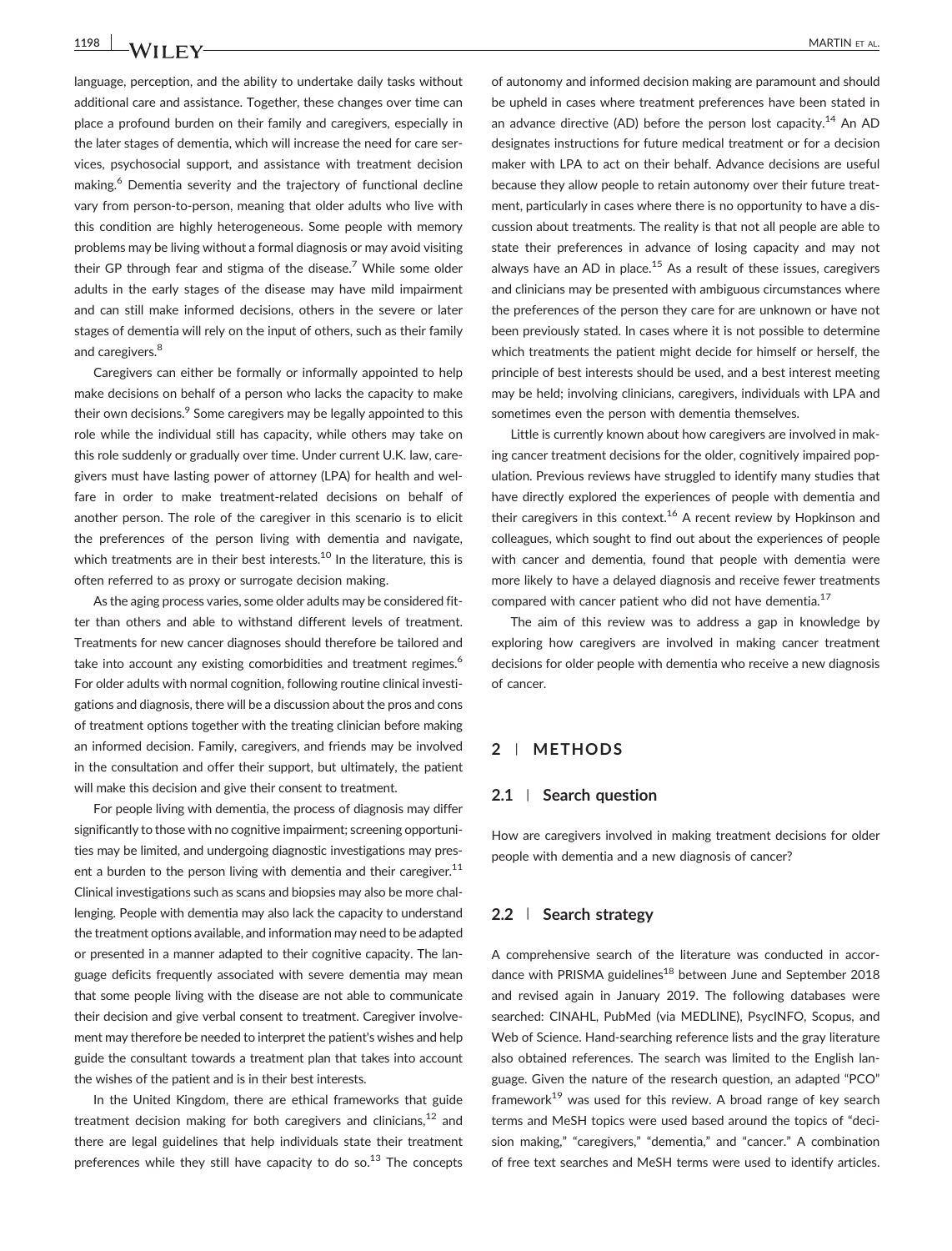An example of the search strategy for PubMed (via MEDLINE) is shown in Data S1.

#### 2.3 | Eligibility criteria

The search aimed to identify qualitative, quantitative, or mixed method studies that recruited caregivers (both informal and formal) for people living with dementia. Studies were included if they made reference to cancer treatment decision making for older people living with dementia. This included studies that observed treatment discussions in consultations and caregiver perspectives on hypothetical treatment scenarios. Reviews, letters, case studies, editorials, and conference abstracts were excluded. Studies were limited to those that focused on older adults (>60), as this age is widely accepted as a lower cut-off for chronological older age.<sup>20</sup>

#### 2.4 | Quality appraisal

Two reviewers (C.M. and A.S.) discussed and selected the articles included in this review. The rationale for including studies with either a mixed method, qualitative, or quantitative design was that this would allow a broad understanding of the research topic. Search results were imported to endnote for screening and full text retrieval. Studies were selected for this review using a two‐step process; articles were first screened by title and abstract to determine relevance to the review. The PRISMA search strategy<sup>18</sup> was used to filter articles and remove any duplicates (Figure 1). Full text articles were then retrieved to assess relevance against the inclusion criteria and then independently reviewed.

The Mixed Method Appraisal Tool  $(MMAT)^{21,22}$  quality checklist was used to appraise each study. The MMAT criteria include two screening questions and 19 items to appraise five types of study (qualitative, quantitative randomized controlled trials, quantitative nonrandomized, quantitative descriptive, and mixed methods). Quality assessment scores were calculated for each study using the MMAT score, ranging from one criteria met (25%) to all criteria met (100%). No study was excluded on the basis of quality assessment as the authors chose to include studies that represented the small amount of literature exploring decision making for people with dementia and cancer. However, for qualitative studies, the question "(1.4). Is appropriate consideration given to how findings relate to researchers' influence, e.g. through their interactions with participants?" was unclear or not always addressed.

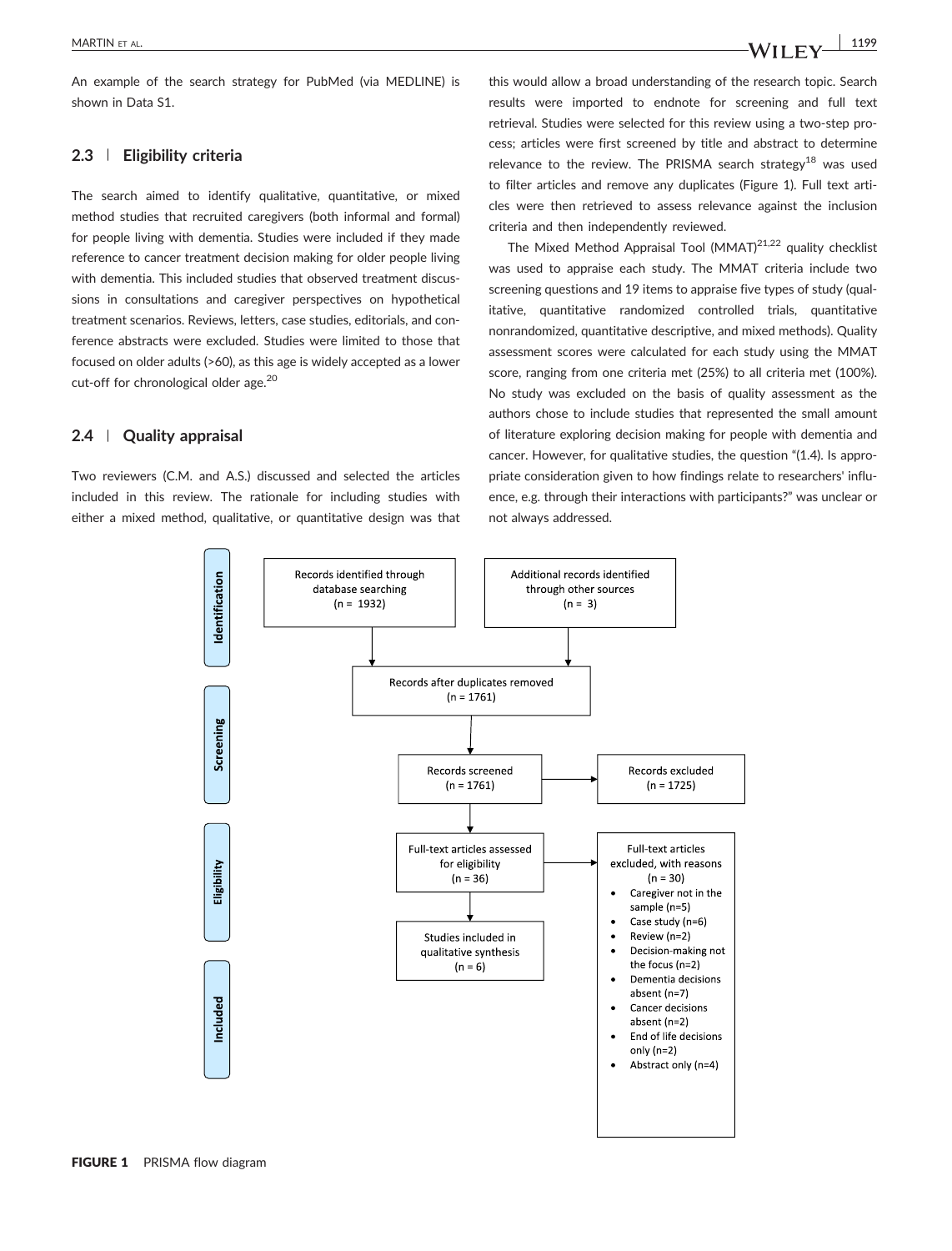#### 2.5 | Analysis

Thematic analysis was undertaken in accordance with the Framework approach.23,24 This process involved coding the key findings across studies and then developing themes, which were then summarized within a framework matrix. Reviewing the matrix generated the final themes. The analysis was guided by an interpretivist approach.

## 3 | RESULTS

The search produced a total of 1935 results. Of these, 174 duplicates were removed, and 1725 were excluded, as they did not meet the inclusion criteria. The remaining 36 articles were retrieved for full text review, and six of these were deemed suitable for inclusion. The term "caregiver" has been used throughout this paper to represent carers and informal caregivers. Health care provider (HCP) has been used as a comprehensive term for the treating clinician, consultant or oncology staff.

#### 3.1 | Study characteristics

Of the six studies included (Table 1), five were conducted in the United Kingdom and one in the United States. One study used a quantitative cross sectional design.<sup>25</sup> and five studies used a qualitative design.26-30 Two studies explored treatment decision making in the context of hypothetical treatment scenarios. $25,26$  three studies observed prospective treatment decision making in clinical scenarios,27-29 and one study interviewed patients and caregivers who were reflecting retrospectively on the cancer diagnosis and treatment decision making.<sup>30</sup>

All six studies used semi‐structured interviews (face‐to‐face or telephone) with informal/familial caregivers to collect primary data. Five qualitative studies used a framework, thematic, or narrative analysis.<sup>26-30</sup> and one study used descriptive statistics.<sup>25</sup> Two studies observed or interviewed HCPs in addition to caregivers, $27,28$  and four studies also included the views of people with dementia.25,27,28,30

Four studies specified a clinical diagnosis of dementia for the patient being cared for in their inclusion criteria,<sup>25,28-30</sup> and one study included caregivers for patients with a memory problem, as judged by the HCP and patient. $27$  Five studies recruited participants from either cancer clinics<sup>27-30</sup> or memory clinics,<sup>25</sup> and one study recruited caregivers from a dementia registry.<sup>26</sup>

Three studies reported their sampling method as purposive, 28-30 while others were unclear. $25-27$  The sample sizes of interviewees reported in the qualitative studies ranged from six to 60 patientcaregiver dyads,  $25,27,30$  and seven to 23 caregivers interviewed individually.26,28,29 Two studies interviewed patients with dementia individually in their case sample.<sup>28,30</sup>

Thematic analysis using established theorists such as Wolcott framework and Braun and Clarke thematic analysis were used in three qualitative studies,27,28,30 and Riessman narrative approach was used

in one study.29 One study measured responses using caregiver specific questionnaires, such as the Quality of Carer Patient Relationship questionnaire (QCPR).<sup>25</sup>

#### 3.2 | Findings

Because of the study design of selected papers, a meta‐analysis was not possible. Data have been categorized into three themes that interplay with the caregiver experience of making treatment decisions: (a) HCP dementia awareness and knowledge in the clinical consultation; (b) treatment decision‐making discussions, information, and communication needs; (c) the caregiver role and the caregiver‐patient relationship.

## 3.2.1 <sup>|</sup> HCP dementia awareness and knowledge in the clinical consultation

Following screening, clinical investigation, and diagnosis, the initial cancer consultation was often the first point in the cancer treatment pathway where HCPs met with patients and their caregivers to discuss treatment options. Four studies explored the experiences of caregivers and HCPs in the cancer setting through observation of consultations<sup>27</sup> and semi-structured interviews.<sup>27-29</sup> Caregivers in one study reflected back on the consultation where the person living with dementia received their cancer diagnosis.30

Having access to detailed patient information, such as past medical history, comorbidities, and cognition level enabled HCP's to plan sufficient time for discussion in the consultation.<sup>28</sup> McWilliams and colleagues noted that cognition status was not always known to the HCP in advance of the consultation, $^{28}$  and dementia was also infrequently documented in the patient's referral information or medical records in the study led by Courtier and colleagues.<sup>27</sup> In both studies, the identification of memory problems was often reliant on caregiver disclosures.27,28 As a result of this unawareness, one caregiver described a scenario where the HCP failed to acknowledge his wife's distress when undergoing a clinical investigation, alongside failing to fully explain what the procedure entailed and what was expected.<sup>30</sup>

In most studies, the caregiver accompanied the patient in the consultation where treatment options were discussed. In the study led by Witham and colleagues, one caregiver described a series of scenarios that led to missed appointments where the patient attended their appointment unassisted; this was due to unclear signage in the clinic and an absence of staff to guide the patient once in the hospital. $29$  The cognitively impaired patient also had a coexisting hearing problem and was unable to hear his name being called. Another caregiver in this study highlighted the logistics of transporting people with dementia who live on their own in the community to their appointments. A scenario was recalled where the patient's erratic sleep pattern was incompatible with the arranged transport pick‐up time. This meant that without prompts, the patient would miss their transport to the appointment.<sup>29</sup>

In the context of consultation discussions, caregivers felt that decisions had been made by HCP's prior to the initial consultation<sup>28</sup>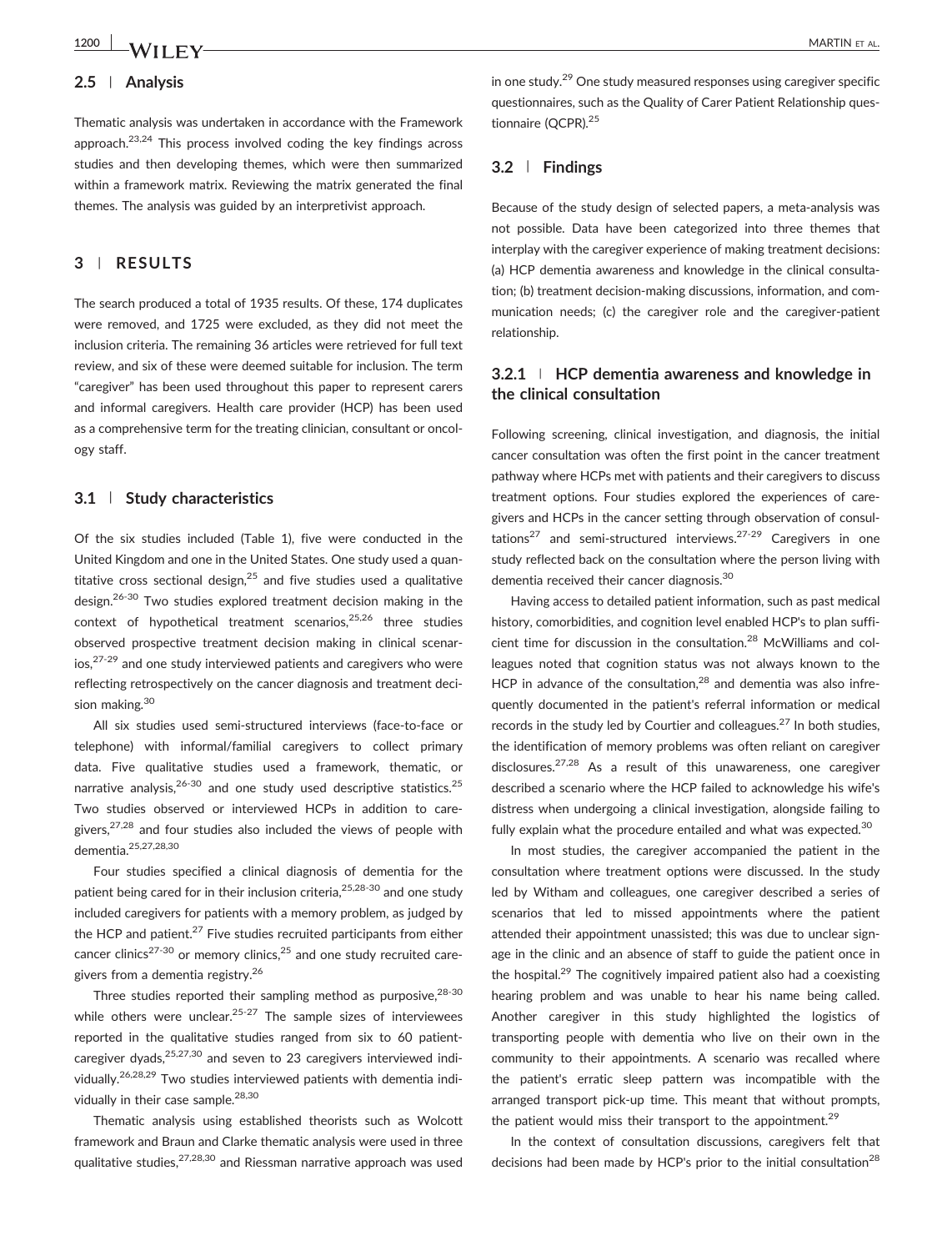| Author(s) and year of<br>publication | Study Population and Setting                                                                               | Objective(s)                                                                          | Design                                     | Method                                                                 | Summary of Themes                                                                                                                           | score, %<br>MMAT |
|--------------------------------------|------------------------------------------------------------------------------------------------------------|---------------------------------------------------------------------------------------|--------------------------------------------|------------------------------------------------------------------------|---------------------------------------------------------------------------------------------------------------------------------------------|------------------|
| Smyth (2009)                         | of women with dementia.<br>Family caregivers (n = 23)                                                      | screening and treatment<br>decision-making in older<br>To explore breast              | Qualitative.                               | telephone interviews.<br>Semi-structured                               | (1) Perceived importance of regular<br>(2) Perceived appropriateness<br>screening mammograms.                                               | 75               |
|                                      | Disease Research Center<br>Recruited from Alzheimer's<br>Registry, USA.                                    | with dementia.<br>women                                                               |                                            | Thematic Analysis.                                                     | of breast cancer treatment options.                                                                                                         |                  |
| Harrison Dening et al<br>(2016)      | and people with dementia<br>Dyads of family caregivers<br>$(n = 60)$ .                                     | and people with dementia.<br>preferences of caregivers<br>To explore choices and      | Cross sectional<br>Quantitative.<br>study. | Semi-structured interviews.<br>Descriptive statistics.                 | distress, and quality of relationship.<br>(2) Uncertainty. (3) Carer burden,<br>(1) Treatment choices and carer<br>agreement in prediction. | 75               |
|                                      | clinics in United Kingdom.<br>Recruited from memory                                                        |                                                                                       |                                            |                                                                        |                                                                                                                                             |                  |
| et al (2016)<br>Courtier             | Caregivers and people with<br>dementia.                                                                    | To observe the management<br>of patients with dementia,<br>loss and cancer.<br>memory | Case Study<br>Qualitative<br>Design.       | note review; observation;<br>interviews; recoded<br>Retrospective case | consultation. (2) Staff attitudes.<br>(3) Management Approach.<br>(1). Memory and the cancer                                                | 75               |
|                                      | observed. 10 consultations<br>Thirty-three consultations                                                   | preferences of outpatient<br>Explore the needs and                                    |                                            | consultations.                                                         | (4) Carer role.                                                                                                                             |                  |
|                                      | $n = 1$ lone patient; $n = 5$ staff).<br>(n = 6 patient-caregiver dyads;<br>recorded, 16 interviews        | cancer services,                                                                      |                                            | Framework Analysis.                                                    |                                                                                                                                             |                  |
|                                      | Medical record review (n = 338).                                                                           |                                                                                       |                                            |                                                                        |                                                                                                                                             |                  |
|                                      | clinics in one UK cancer center.<br>Recruited from four outpatient                                         |                                                                                       |                                            |                                                                        |                                                                                                                                             |                  |
| et al (2018)<br>McWilliams           | Informal caregivers ( $n = 9$ ); people<br>with dementia-cancer (n = 10),<br>and oncology $HCPs$ (n = 12). | needs and experiences of<br>To explore the information<br>caregivers, patients with   | Cross Sectional<br>Qualitative.<br>Design. | Semi-structured face-to-face<br>Thematic analysis.<br>interviews.      | consultation. (2) Communicating<br>(3) Adjustments to cancer care.<br>clinically relevant information.<br>(1) Leading up to the cancer      | 100              |
|                                      | NW England Cancer Centre,<br>Recruited from a regional<br>Š                                                | dementia-cancer and<br>oncology HCPs.                                                 |                                            |                                                                        | (4) After cancer treatment finishes.                                                                                                        |                  |
| et al (2018)<br>Witham               | Informal family caregivers ( $n = 7$ ).                                                                    | To explore the experiences of<br>caregivers of relatives with                         | Narrative Approach.<br>Qualitative.        | Semi-structured face-to-face<br>interviews using interview             | Care Professionals: Maintaining<br>(1) Communication with Health                                                                            | 100              |
|                                      | a regional cancer center, UK.<br>psycho-oncology unit at<br>Recruited from a                               | cancer and dementia.                                                                  |                                            | Analytical Framework.<br>guide.                                        | carer identity. (2) Decision making<br>and maintaining personhood.<br>(3) Negotiating cancer care.                                          |                  |
|                                      |                                                                                                            |                                                                                       |                                            |                                                                        |                                                                                                                                             | (Continues)      |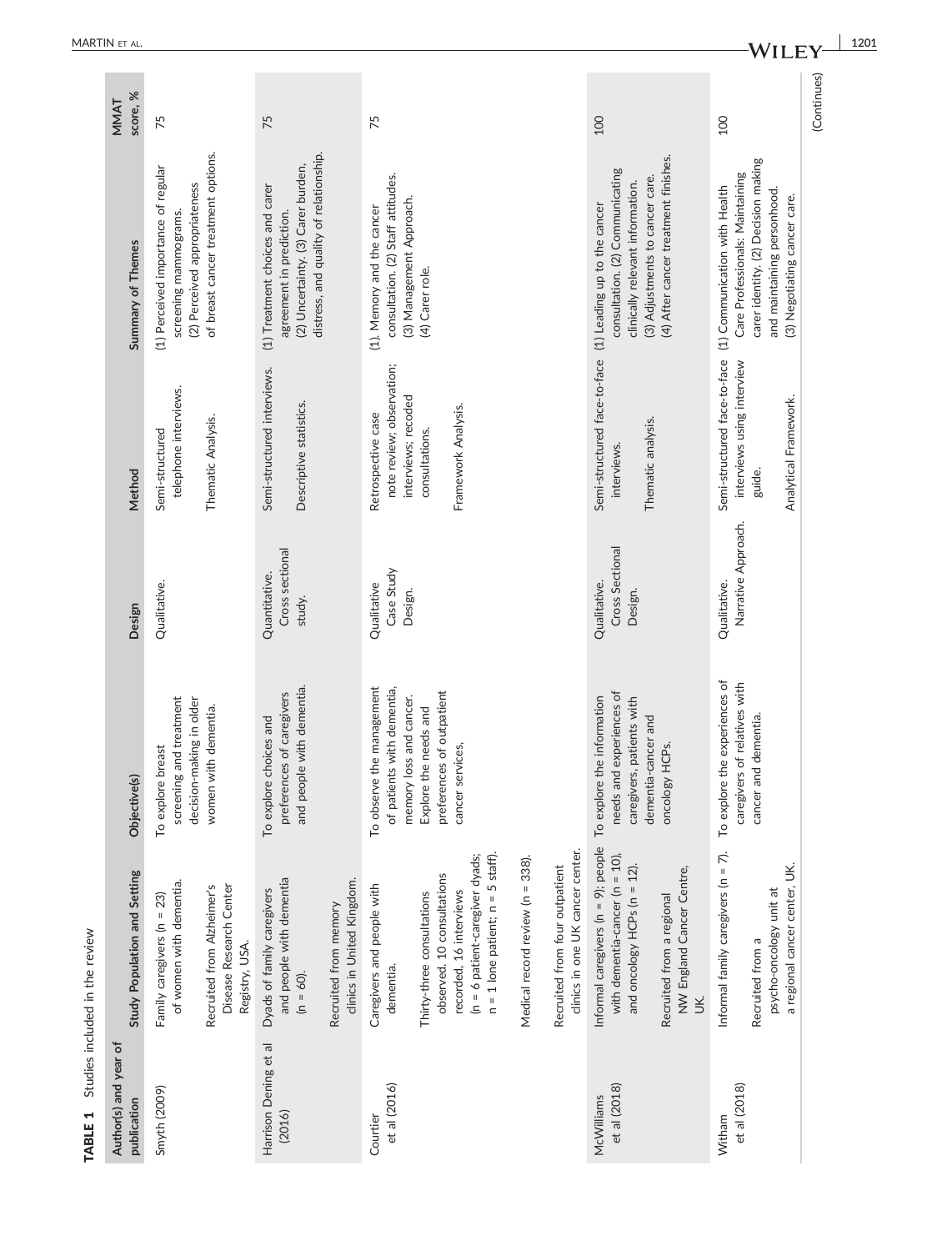| i |
|---|

ਰ

| Author(s) and year of<br>publication | itudy Population and Setting                                                                                                       | Objective(s)                                                                                                                             | Design       | Method                                                            | Summary of Themes                                                                                                                                                                                  | score, %<br>MMAT |
|--------------------------------------|------------------------------------------------------------------------------------------------------------------------------------|------------------------------------------------------------------------------------------------------------------------------------------|--------------|-------------------------------------------------------------------|----------------------------------------------------------------------------------------------------------------------------------------------------------------------------------------------------|------------------|
| et al (2018)<br>McWilliams           | people with dementia-cancer<br>NW England Cancer Centre,<br>Recruited from a regional<br>Family caregivers (n = 9);<br>$(n = 10).$ | and treatment options for people Exploratory.<br>To explore the decision-making<br>with dementia-cancer, and their<br>family caregivers. | Qualitative. | face-to-face interviews.<br>Thematic approach.<br>Semi-structured | (2) Adjusting to the cancer diagnosis<br>(1) Reaching a diagnosis of cancer;<br>(4) Undergoing cancer treatment.<br>(3) Weighing up the cancer<br>when living with dementia;<br>treatment options; | <b>DOI</b>       |

Abbreviation: HCP, health care professional; MMAT, Mixed Method Appraisal Tool. Abbreviation: HCP, health care professional; MMAT, Mixed Method Appraisal Tool.

1202 MARTIN ET ALLEN TRACK THE STATE STATE STATE STATE STATE STATE STATE STATE STATE STATE STATE STATE STATE STATE STATE STATE STATE STATE STATE STATE STATE STATE STATE STATE STATE STATE STATE STATE STATE STATE STATE STATE MARTIN ET AL

> and relayed feeling excluded from decisions.<sup>29</sup> Caregivers in McWilliams and colleagues' study highlighted the uncertainties around taking consent from people with dementia to undergo clinical investigations and the level of responsibility expected from caregivers.<sup>30</sup> Caregivers also highlighted the need for additional appointments, where treatment plans could be discussed further, independently from the patient.<sup>29</sup>

> Caregivers in the study led by Courtier and colleagues noted that the cancer consultation had a tendency to focus primarily on cancer treatments, rather than cognition-related problems.<sup>27</sup> This subsequently led to memory problems remaining undiscovered. In two studies, it was noted that patients would often underplay memory problems<sup>27</sup> and dispute their inability to cope with treatment as a result of their impairment.<sup>29</sup> Cancer diagnostic investigations were often delayed due to the combination of limited HCP awareness of memory problems and a failure to detect the signs associated with dementia.<sup>28</sup> The lack of timely organization of support for people with memory problems was therefore an issue.<sup>27,28</sup>

> Two studies highlighted that dementia awareness training for cancer clinicians was needed.<sup>27,28</sup> The reasons for this included a lack of awareness of the impact that dementia may have on cancer screening<sup>28</sup> and the potential for interaction between the patients' dementia symptoms and cancer treatment.<sup>27</sup> Being unaware of the patients' ability to give informed consent may result in HCPs taking the refusal of treatment at "face value, " as noted by a caregiver in the study by Witham et al.<sup>29</sup> Witham and colleagues describe one situation where a patient failed to complete their radiotherapy treatment due to refusing to attend appointments. This scenario was a result of the HCP failing to acknowledge that the person with dementia lacked the capacity to make informed decisions. In examples where HCPs were made aware of cognition problems in the patient, there was an uncertainty on how to best support them.<sup>27</sup>

> In Smyth's<sup>26</sup> study of breast screening and treatment preferences, caregiver decisions were found to be influenced by HCPs in regards to continued breast imaging; with a tendency to continue screening based on the clinician's recommendations. Witham and colleagues also noted the dominance of the HCPs' knowledge in the consultation, through a scenario where a caregiver relayed feeling that their judgment of the patient's progress and response to treatment was challenged.<sup>29</sup>

> The need to involve dementia-specific support at the outset was emphasized by caregivers, with one study highlighting the example of a designated dementia nurse and biographical tool, which was used in clinic to enhance support for patients with dementia. $27$ Two studies highlighted the need for HCP familiarity and how this was accomplished by using a designated HCP to coordinate care.<sup>28,29</sup> This avoided the need for repetitive recall of the patients' medical history and unnecessary frustration and anxiety for the patient.29 McWilliams and colleagues reported a positive scenario where the caregiver found it helpful to have the HCP repeat the information to her husband and pay more attention to the pacing of the consultation, which led to a positive experience for both the caregiver and the person with dementia.<sup>30</sup>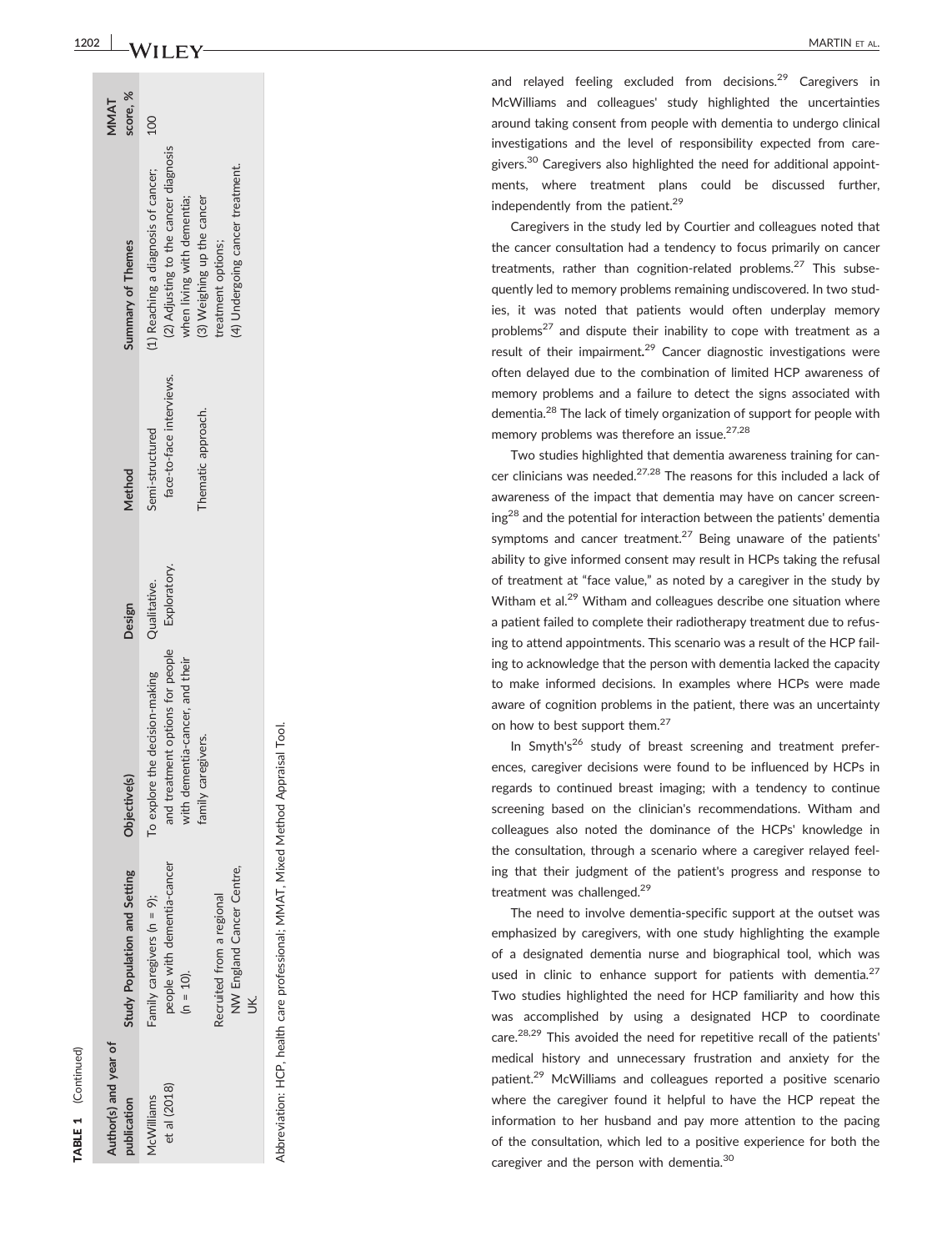# 3.2.2 <sup>|</sup> Treatment decision making discussions, information, and communication needs

Weighing up the pros and cons of treatment options for a person living with dementia may not only involve the caregiver; the HCP and patients themselves may also be involved in making these decisions. Five studies reported on the direct influence of dementia on cancer treatment discussions.<sup>26-30</sup>

For people with dementia or memory issues, extra time may be needed to communicate information about their cancer diagnosis and treatment options. One study highlighted a scenario where a caregiver relayed his mother's lack of awareness of her diagnosis due to her dementia and relayed a scenario of conveying the diagnosis to his mother using a "creative strategy" and metaphors.<sup>30</sup> Caregivers in Witham and colleagues' study also described the need for "complex communication strategies." <sup>29</sup> Examples of this in other studies included taking more time to discuss options, $30$  "slowing down" information delivery and using a change in language to communicate complex treatment information.<sup>28</sup>

In situations where patients lacked capacity, the caregiver gathered treatment information and negotiated on behalf of the patient.<sup>27,29</sup> acting "as a reliable messenger" or "relayer of information" between the HCP and the patient.<sup>28,30</sup> In another study, one caregiver reflected on this role in assisting the HCP during his wife's cancer investigations; describing a scenario where he would stay in the room to reassure his wife and would break down complicated instructions from the HCP to his spouse.<sup>30</sup>

In respect to treatment decisions, caregivers in Smyth's study expressed the view that side effects would have an influence on the pursuit of any hypothetical cancer treatments, with some only willing to opt for active treatments when the side effects were less severe.<sup>26</sup> It was noted in another study, however, that comprehensive treatment information on the risks and side effects were not always fully explained to caregivers, and often misunderstood.<sup>28</sup> In respect to the level of information received, some caregivers reported receiving enough verbal information, such as leaflets, but others described feeling they had to seek information for themselves postconsultation.30

Smyth's study of current practices in breast cancer treatment found that dementia severity had an impact on the decision making of caregivers towards screening and hypothetical treatment scenarios.<sup>26</sup> For caregivers of women with severe dementia, only comfort care was suggested, while in women with mild‐moderate dementia, caregivers were more likely to choose typically "aggressive" treatments. It was also noted that caregiver treatment decisions, while hypothetical, did not always take into consideration the patient's comorbidities and life expectancy.26

Courtier and colleagues highlighted that people with dementia are likely to receive less treatment than patients without dementia.<sup>27</sup> Reasons for this include the implications of dementia on life expectancy and the inability to tolerate treatments with complex regimens and severe side effects.<sup>27</sup> McWilliams and colleagues also noted that the combination of cognition and communication impairments had a direct influence on treatment options, particularly the potential for side effects,<sup>28</sup> and the impact on quality of life for the person living with dementia was noted in another study.<sup>30</sup>

The impact of dementia on treatment was not always considered by HCPs, and there was little regard for how treatment pathways could be adapted to meet the patient's needs.<sup>29</sup> In this context, Witham and associates posit that the adaption of treatment regimens is needed for this population. $29$  When discussing treatment options with the HCP, caregivers reported unmet information needs; whereby information was not always communicated in an appropriate format, nor adapted in a way that was specific to patients with a cancer‐ dementia diagnosis.28

## $3.2.3$  | The role of the caregiver and the caregiver‐patient relationship

The caregiver plays an important role in cancer treatment decision making, mainly by facilitating discussion around the treatment and care preferences of people who lack capacity. All six studies recruited caregivers.25-30

In the study led by McWilliams and colleagues, caregivers played a role in both uncovering symptoms and seeking help for the person with dementia, describing these as "detective stories."<sup>30</sup> In other studies, family and informal caregivers were described as the key to a successful consultation<sup>27,28</sup> and best placed to represent the voice of the patient; particularly in scenarios where the caregiver knew the patient well.<sup>27</sup> This point was also echoed in McWilliams and colleagues' study, whereby the researcher reflected on the significance of the "longitudinal and biographical" knowledge of the caregiver in research interviews.<sup>30</sup> In some cases however, Witham and colleagues noted that patients were prone to downplaying the importance of the caregiver role and that this in turn meant that advocating on behalf of the patient could be challenging for their relatives.<sup>29</sup>

Caregivers are often relied upon to ensure that patients adhere safely to treatment and monitor any untoward side effects. $27$  New treatment regimens, additional appointments, and assisted home care needs may increase the demand on caregivers themselves, such as radiotherapy treatment, which may require repeated trips to hospital.<sup>30</sup> These additional burdens on the caregiver were not always considered during treatment discussions,<sup>28</sup> and HCPs were not always found to enquire about the needs of the caregiver.<sup>27</sup> As a result, some caregivers reported feeling excluded from the patient's cancer journey.<sup>29</sup> Caregivers in the same study felt that their role was often marginalized by the HCP; describing a scenario where their knowledge and judgment of the person with dementia was questioned by the HCP.<sup>29</sup>

It is posited that the caregiver-patient relationship itself may have a direct impact on the outcome of treatment decisions. Courtier and colleagues noted that in scenarios where the caregiver did not know the patient personally, "memory loss acted as a barrier to a successful consultation." <sup>27</sup> The HCPs' reliance on informal and family caregivers was also highlighted by McWilliams and colleagues, who reported difficulties where patients with dementia had attended clinic with a caregiver who had limited knowledge and no relationship to the patient. $^{28}$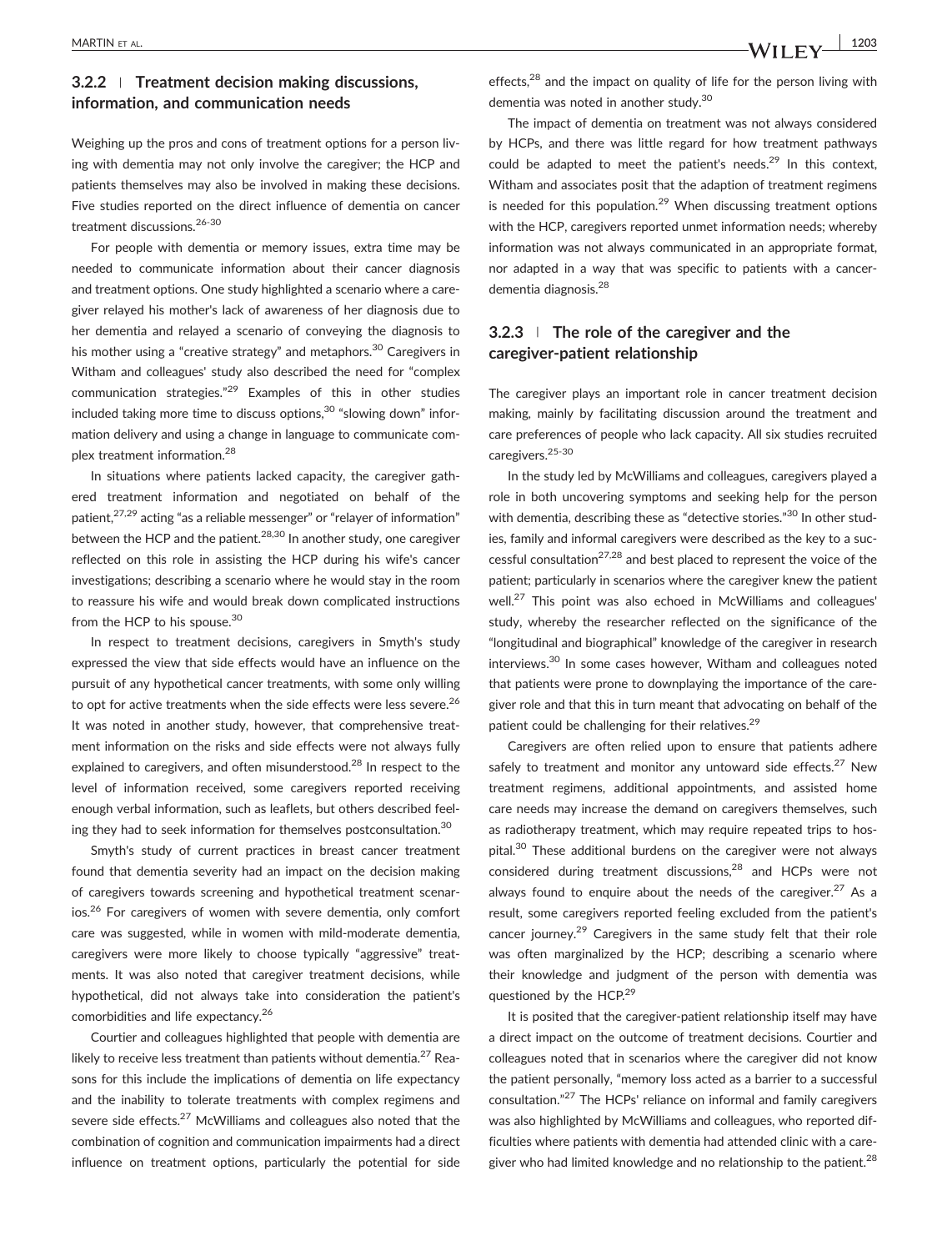People living with dementia often rely on caregivers to make decisions on their behalf. The HCPs in courtier's paper were happy to conduct consultations with the caregiver taking the lead decision‐making role; however, this could sometimes have the unintended effect of disguising memory difficulties experienced by the person with dementia, unless it was disclosed or made known to the clinician.<sup>27</sup> However, Harrison Dening and colleagues reported that the dependency on caregivers to interpret patient decisions might be misplaced. In their study of hypothetical treatment scenarios, caregivers and patients did not always agree consistently on future treatment scenarios. Where asked about advanced cancer treatment scenarios, patients with dementia had a preference for antibiotic treatment (47%) over CPR (30%) and tube feeding (37%). Within dyads, there was a low level of agreement.<sup>25</sup>

### 4 | DISCUSSION

The key findings from this review highlight the lack of dementia specific support at the start of the cancer journey. People with dementia require additional support, and time for discussion, when planning treatment and attending appointments. While caregivers are often relied upon for their biographical knowledge, their support and information needs are not always considered by HCPs. These findings show that there is a missed opportunity for allowing caregivers a more active role in consultations and treatment decision making for people with dementia and cancer.

The main aim of this review was to explore how caregivers are involved in making treatment decisions for older people living dementia who receive a new diagnosis of cancer. This aim, however, was only partially achieved. One reason for this was the limited scope of studies that have focused specifically on caregiving for this subpopulation. The intention was to review studies that explored treatment decision making in the context of early stage cancer, with a focus on life‐sustaining treatment, rather than end of life treatment decision making. However, very few studies could be found in the initial scoping stages of the review.

Although the search strategy focused on studies that recruited caregivers, one theme emerging from this review is the notion that discussions around memory, behavioral and psychological symptoms (BPSD) of dementia are absent from the cancer consultation. It is therefore unclear if these symptoms are taken into account when discussing the suitability of different treatments. The studies included in this review have highlighted some of the barriers to navigating health care appointments and treatment discussions. These issues are consistent with the wider literature, which highlights the complexities involved with HCP encounters for people with dementia. $31$ 

While some of the studies included in this review have explored the impact of dementia on treatment decision making, there has been insufficient focus on how caregivers make treatment decisions, the type of information that caregivers would prefer to receive, and how advance decisions are used in the decision‐making discussions. Only one study made reference to the theme of maintaining the "pre‐

dementia" preferences of people with dementia in respect to breast screening; however, these preferences were not upheld as the severity of dementia increased.<sup>26</sup>

A significant finding from the literature was the lack of knowledge and dementia awareness among health care professionals. There may be other complex issues influencing the treatment decision that have not been fully addressed. This may include the age, frailty, mobility, and independence of the person with dementia.

#### 4.1 | Study limitations

The small number of studies in this review highlights the need for more research in to the cancer treatment decision‐making experiences of older people with dementia and their caregivers. One explanation for the lack of studies in this area may be that this population is difficult to access and obtain consent to participate in research studies. The settings for the studies included were cancer clinics,  $27-30$  dementia registries,<sup>26</sup> and memory clinics,<sup>25</sup> which are key settings for capturing patients with dementia or their caregivers. Despite this, recruitment was still challenging. Two studies reflected on the challenges in identifying participants, the consent process and small number of eligible participants.<sup>25,27</sup> Courtier and colleagues reflected on how their study sample was smaller than expected, $27$  hinting at underlying inequality in access to cancer services in those with a dementia diagnosis.

Of the studies included in this review, the level of cognitive impairment (mild/moderate/severe) and functioning of patients was not always clear, except in the two studies, which reported dementia subtypes.<sup>29,30</sup> It is therefore not possible to make generalizations regarding all older patients with dementia. It is not possible to make any assumptions about the experiences of caregivers for people with mild dementia verses severe dementia, and more research is needed to translate findings to a range of cancer populations. $27$ 

#### 4.2 | Clinical implications

The involvement of people living with dementia in research requires a high level of ethical scrutiny. In addition, there are strict safeguarding policies in place for any research involving participants with limited cognitive capacity. The small numbers of participants included in these papers hint at the complexities involved in recruitment and the additional support that caregivers and patients in this population may need to participate in research.

Low recruitment may also be linked to the sensitive nature of making decisions for another person, at what is undoubtedly a highly emotive time in their cancer journey. Receiving a cancer diagnosis can be psychologically stressful for both people with dementia and their caregivers. Therefore, deciding on the right time to approach caregivers might affect their willingness to take part in research. For this reason, many researchers may be cautious about causing distress, and caregivers may gate-keep access to people with dementia.<sup>32</sup>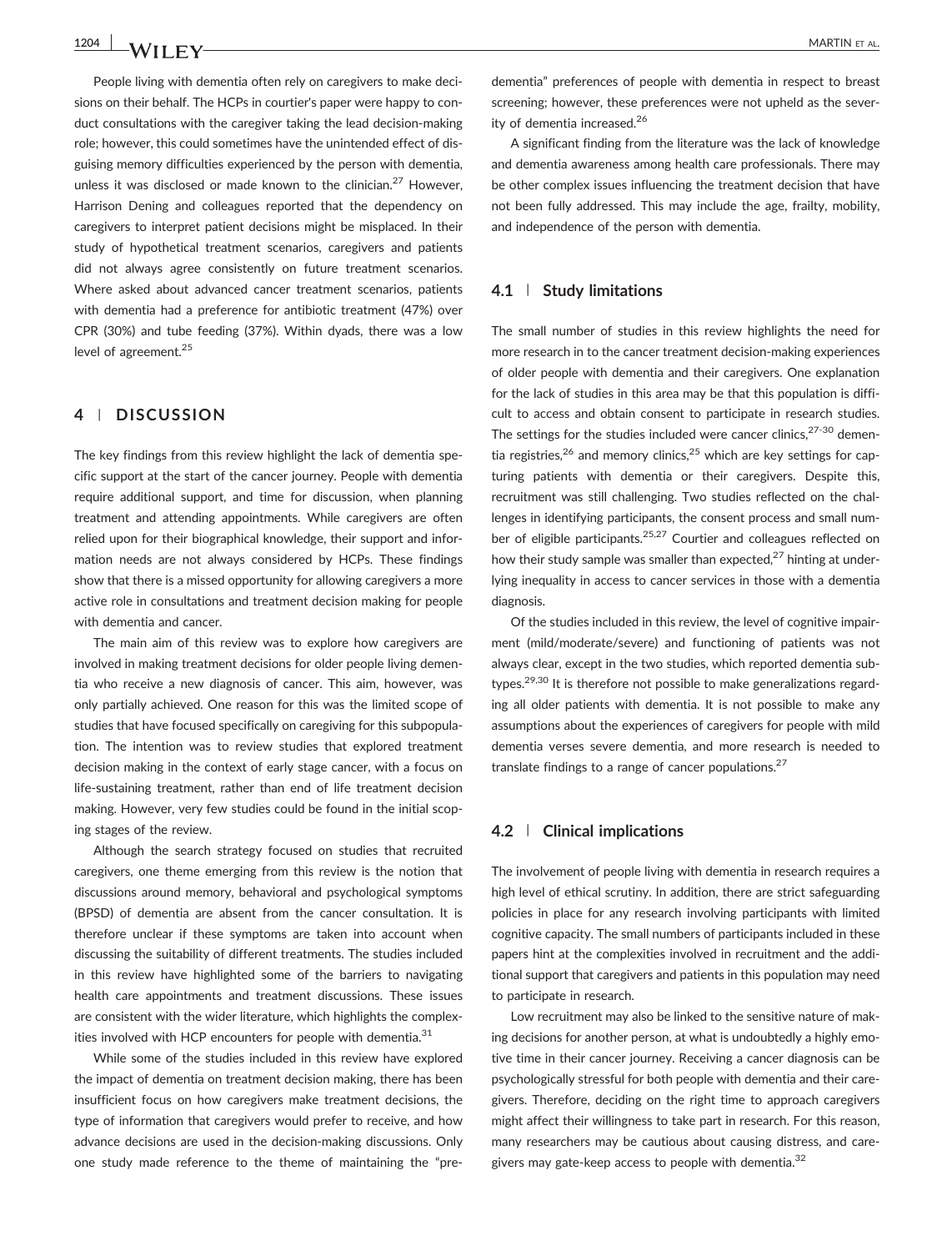The themes identified in this review are consistent with the background context of dementia‐cancer research. This review has identified a clear need to increase specialist dementia support for both the patient and caregivers from the initial consultation and throughout the cancer care pathway. Ensuring that HCPs have appropriate training and can identify memory, behavioral and cognition problems will mean that any advice or treatment recommended is tailored appropriately to the patient. More specific information tailored towards caregivers and people living with dementia is also needed in order to optimize treatment decision making.

## 5 | CONCLUSION

Cancer treatment decision making for older people with dementia remains a complex issue. With an ever‐increasing aged population, this research raises concerns about the management of people with cancer who lack mental capacity and the support needs for those who are directly involved in making difficult choices on behalf of the people they care for. Further exploration of caregiver experiences in this context is needed.

#### ACKNOWLEDGEMENTS

This paper presents independent research funded by the National Institute for Health Research (NIHR) under its Programme Grants for Applied Research Programme (grant reference number RP‐PG‐1209‐ 10071). The views expressed are those of the authors and not necessarily those of the National Health Service, the NIHR or the Department of Health.

#### CONFLICT OF INTEREST

The authors declare no conflict of interest.

#### ORCID

Charlene Martin <https://orcid.org/0000-0002-0988-0353> Anne Shrestha <https://orcid.org/0000-0002-5879-5534> Maria Burton D<https://orcid.org/0000-0002-5411-8181> Karen Collins <https://orcid.org/0000-0002-4317-142X> Lynda Wyld <https://orcid.org/0000-0002-4046-5940>

#### **REFERENCES**

- 1. ONS. Living Longer: How our population is changing and why it matters 2018 [Available from: [https://www.ons.gov.uk/peoplepopu](https://www.ons.gov.uk/peoplepopulationandcommunity/birthsdeathsandmarriages/ageing/articles/livinglongerhowourpopulationischangingandwhyitmatters/2018-08-13) [lationandcommunity/birthsdeathsandmarriages/ageing/articles/livingl](https://www.ons.gov.uk/peoplepopulationandcommunity/birthsdeathsandmarriages/ageing/articles/livinglongerhowourpopulationischangingandwhyitmatters/2018-08-13) [ongerhowourpopulationischangingandwhyitmatters/2018](https://www.ons.gov.uk/peoplepopulationandcommunity/birthsdeathsandmarriages/ageing/articles/livinglongerhowourpopulationischangingandwhyitmatters/2018-08-13)‐08‐13.
- 2. WHO. Dementia Fact Sheet. Switzerland: The World health Association, head office in Geneva; 2017 [Available from: [https://www.who.](https://www.who.int/news-room/fact-sheets/detail/dementia) int/news‐room/fact‐[sheets/detail/dementia.](https://www.who.int/news-room/fact-sheets/detail/dementia)
- 3. Prince M, Knapp M, Guerchet M, McCrone P, Prina M, Comas‐Herrera A, et al. Dementia UK: Update. 2nd Edition; 2014.
- 4. Age UK. Cancer in later life 2018 [Available from: [https://www.ageuk.](https://www.ageuk.org.uk/our-impact/campaigning/cancer-in-later-life/) org.uk/our‐[impact/campaigning/cancer](https://www.ageuk.org.uk/our-impact/campaigning/cancer-in-later-life/)‐in‐later‐life/.
- 5. National Collaborating Centre for Mental Health. Dementia. A NICE SCIE Guideline on Supporting People with Dementia and Their Carers in

Health and Social Care. London: The British Psychological Society and Gaskell; 2007.

- 6. NICE. Dementia: assessment, management and support for people living with dementia and their carers 2018 [Available from: [nice.org.](http://nice.org.uk/guidance/ng97) [uk/guidance/ng97](http://nice.org.uk/guidance/ng97)]
- 7. Prince M, Bryce R, Ferri C. World Alzheimer Report 2011: The benefits of early diagnosis and intervention. 2011 September 2011.
- 8. Feinberg LF, Whitlatch CJ. Decision‐making for persons with cognitive impairment and their family caregivers. Am J Alzheimers Dis Other Dement. 2002;17(4):237‐244.
- 9. BMA. Advance decisions and proxy decision‐making in medical treatment and research. London: British Medical Association; 2007.
- 10. Torke AM, Alexander GC, Lantos J. Substituted Judgment: The limitations of autonomy in surrogate decision making. J Gen Intern Med. 2008;23(9):1514‐1517.
- 11. Torke AM, Schwartz PH, Holtz LR, Montz K, Sachs GA. Caregiver perspectives on cancer screening for persons with dementia: "why put them through it?". J Am Geriatr Soc. 2013;61(8):1309‐1314.
- 12. Brock DW. Surrogate decision making for incompetent adults: an ethical framework. Mt Sinai J Med. 1991;58(5):388‐392. discussion 98‐402
- 13. Mental Capacity Act, 2005.
- 14. The Mental Capacity Act 2005 Code of Practice, 2007.
- 15. Miles SH, Koepp R, Weber EP. Advance end‐of‐life treatment planning. A research review. Arch Intern Med. 1996;156(10):1062‐1068.
- 16. McWilliams L, Farrell C, Grande G, Keady J, Swarbrick C, Yorke J. A systematic review of the prevalence of comorbid cancer and dementia and its implications for cancer‐related care. Aging Ment Health. 2017;1‐18.
- 17. Hopkinson JB, Milton R, King A, Edwards D. People with dementia: what is known about their experience of cancer treatment and cancer treatment outcomes? A systematic review. Psychooncology. 2016;25 (10):1137‐1146.
- 18. Moher D, Shamseer L, Clarke M, et al. Preferred reporting items for systematic review and meta‐analysis protocols (PRISMA‐P) 2015 statement. Syst Rev. 2015;4(1):1.
- 19. Stern C, Jordan Z, McArthur A. Developing the review question and inclusion criteria. Am J Nurs. 2014;114(4):53‐56.
- 20. United Nations (UN) DoESA. World Population Ageing 2015. 2015.
- 21. Pluye P, Robert E, Cargo M, Bartlett G, O'Cathain A, Griffiths F, Boardman F, Gagnon MP, Rousseau MC Proposal: A mixed methods appraisal tool for systematic mixed studies reviews 2011 [Available from:<http://mixedmethodsappraisaltoolpublic.pbworks.com>. Archived by WebCite® at [http://www.webcitation.org/5tTRTc9yJ.](http://www.webcitation.org/5tTRTc9yJ)
- 22. Pluye P, Hong QN. Combining the power of stories and the power of numbers: mixed methods research and mixed studies reviews. Annu Rev Public Health. 2014;35(1):29‐45.
- 23. Gale N, Heath G, Cameron E, Rashid S, Redwood S. Using the Framework Method for the analysis of qualitative data in multi-disciplinary health research. BMC Med Res Methodol 2013;13(1): 117.
- 24. Ritchie J, Lewis J. Qualitative research practice: a guide for social science students and researchers. London: Sage; 2003.
- 25. Harrison Dening K, King M, Jones L, Vickestaff V, Sampson EL. Advance care planning in dementia: do family carers know the treatment preferences of people with early dementia? PLoS ONE. 2016;11(7):e0159056.
- 26. Smyth KA. Current practices and perspectives on breast cancer screening and treatment in older women with dementia. J Am Geriatr Soc. 2009;57(2):272‐274.